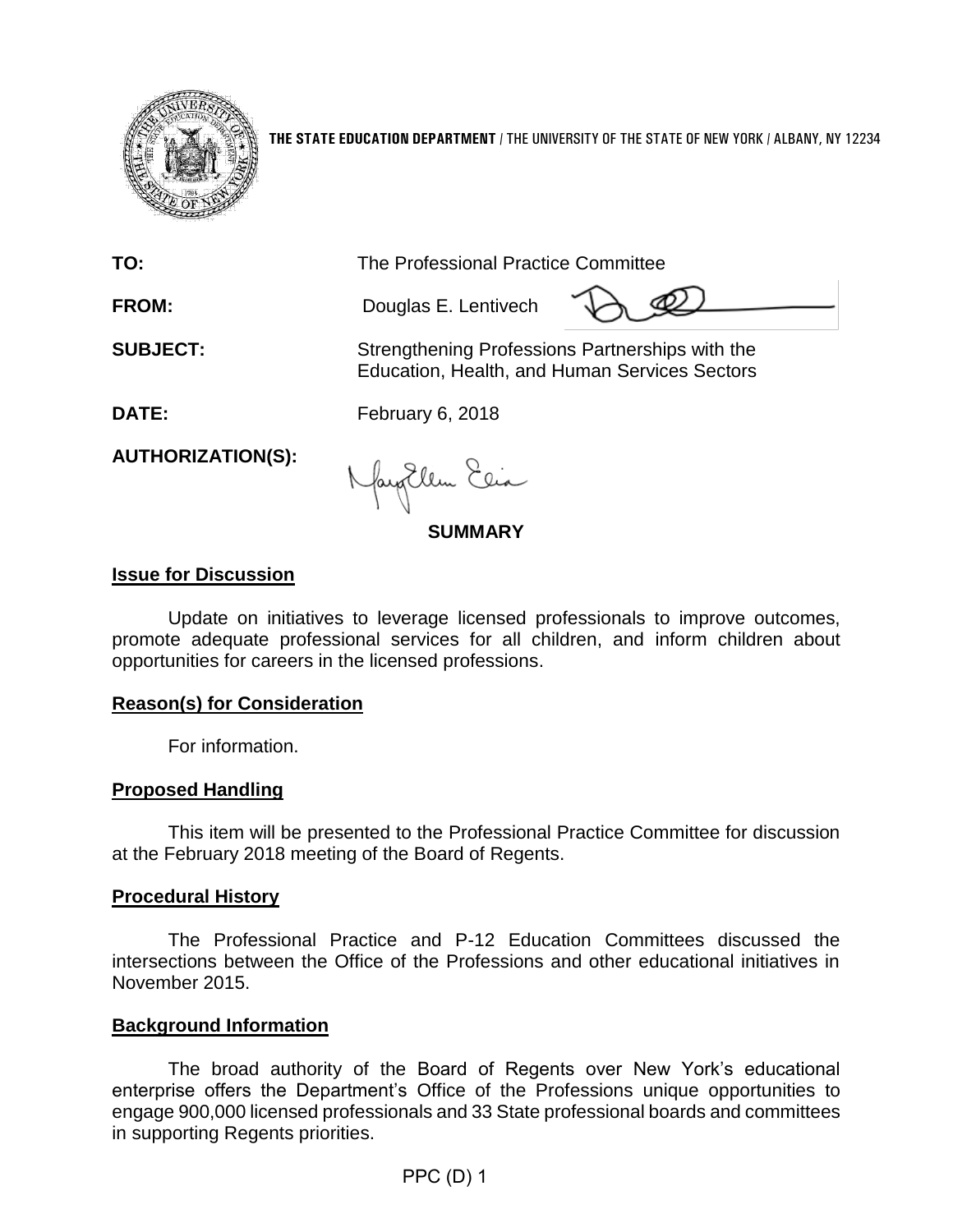Recent initiatives, such as the Regents Early Childhood Blue Ribbon Committee and the First 1,000 Days on Medicaid program, underscore the necessity of addressing the whole of a given child's environment. As stated in the Blue Ribbon Committee's report, "programs and services that support the healthy development of young children cannot be the sole purview of the education system. It is incumbent that state policy makers work across sectors."

The Office of the Professions sits at one such juncture, encompassing through its activities and resources a commitment to both education and to the work of the licensed professions. As a group, the licensed professions have the reach and experience to provide and inform services to help students thrive—and to offer paths to rewarding careers that benefit the public.

Over the years, the Department's challenge has been to leverage the work of the Office and the licensed professions to strengthen the work of the "sectors" within the Department. Our ability to accomplish that will in turn strengthen our ability to work with the critical sectors outside of the Department to support students on their paths to knowledge, health, and citizenship.

Dedicated Office staff are assuming responsibility for continuing initiatives as well as for conferring with the State professional boards and other Department program areas to identify ideas and opportunities for collaboration. Staff have also begun to participate in cross-sector initiatives, such as the aforementioned "First 1,000 Days" project.

The Office is thinking broadly about P-20 connections. Potential activities run the gamut from traditional career-development outreach to initiatives such as the School Vision Health program, in which licensed professionals volunteer their services to students in need. Most importantly, these efforts can provide useful information and services to students. There are other benefits as well:

- Engage the expertise of the State boards for the professions in a broader range of Department activities.
- Heighten the profile of *all* licensed professions—and the various pathways through which licensure may be reached—to help spotlight career options that may not be well known to students.
- **Maximize Department contributions to collaborations with health, social service,** and other agencies and organizations.

Individual outreach conducted by State professional board members and the Board Executive Secretaries continues to include speaking engagements, internships, and mentoring, as well as direct services to children in need (e.g., dental health screenings and the School Vision Health effort).

Building on these longstanding efforts, staff have identified potential activities and projects to prime discussions, generate further ideas, and offer options for establishing